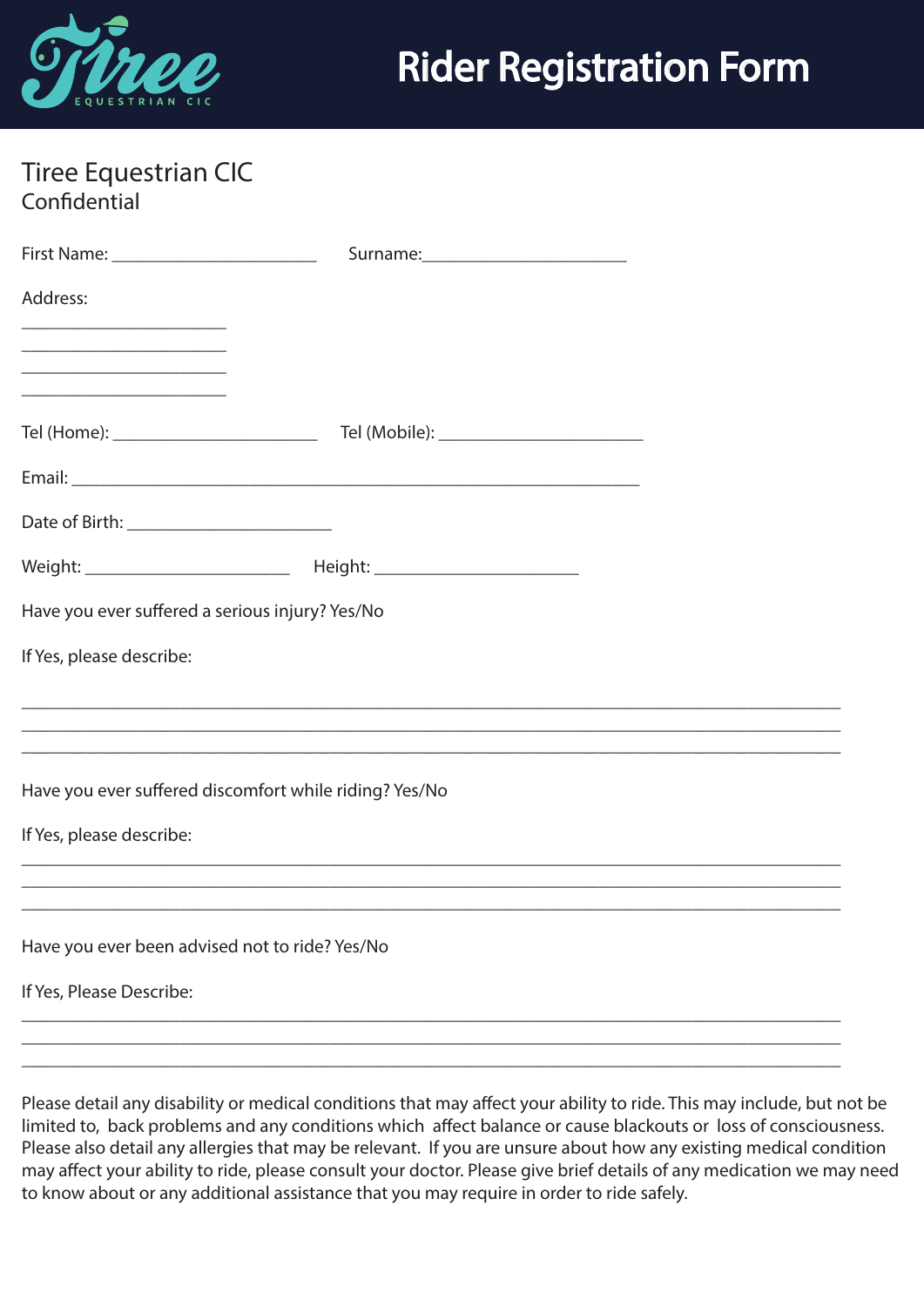

Emergency Contact

Contact Name and Relationship

Tel:  $\Box$ 

Rider ability/Declaration To be completed by client

- Beginner a rider with no or little experience. Has ridden 0-10 times. Beginners will be led, or side walked

\_\_\_\_\_\_\_\_\_\_\_\_\_\_\_\_\_\_\_\_\_\_\_\_\_\_\_\_\_\_\_\_\_\_\_\_\_\_\_\_\_\_\_\_\_\_\_\_\_\_\_\_\_\_\_\_\_\_\_\_\_\_\_\_\_\_\_\_\_\_\_\_\_\_\_\_\_\_\_\_\_\_\_\_\_\_\_\_ \_\_\_\_\_\_\_\_\_\_\_\_\_\_\_\_\_\_\_\_\_\_\_\_\_\_\_\_\_\_\_\_\_\_\_\_\_\_\_\_\_\_\_\_\_\_\_\_\_\_\_\_\_\_\_\_\_\_\_\_\_\_\_\_\_\_\_\_\_\_\_\_\_\_\_\_\_\_\_\_\_\_\_\_\_\_\_\_ \_\_\_\_\_\_\_\_\_\_\_\_\_\_\_\_\_\_\_\_\_\_\_\_\_\_\_\_\_\_\_\_\_\_\_\_\_\_\_\_\_\_\_\_\_\_\_\_\_\_\_\_\_\_\_\_\_\_\_\_\_\_\_\_\_\_\_\_\_\_\_\_\_\_\_\_\_\_\_\_\_\_\_\_\_\_\_\_

\_\_\_\_\_\_\_\_\_\_\_\_\_\_\_\_\_\_\_\_\_\_\_\_\_\_\_\_\_\_\_\_\_\_\_\_\_\_\_\_\_\_\_\_\_\_\_\_\_\_\_\_\_\_\_\_\_\_\_\_\_\_\_\_\_\_\_\_\_\_\_\_\_\_\_\_\_\_\_\_\_\_\_\_\_\_\_\_

\_\_\_\_\_\_\_\_\_\_\_\_\_\_\_\_\_\_\_\_\_\_\_\_\_\_\_\_\_\_\_\_\_\_\_\_\_\_\_\_\_\_\_\_\_\_\_\_\_\_\_\_\_\_\_\_\_\_\_\_\_\_\_\_\_\_\_\_\_\_\_\_\_\_\_\_\_\_\_\_\_\_\_\_\_\_\_\_

- Novice a rider who is comfortable and in control at the walk and/ or trot but has limited experience trotting or cantering

- Intermediate A rider who is confident and in control of all paces (including rising trot, canter, and gallop)

- Advanced A rider who is currently riding regularly, is in control of all paces (including rising trot, canter, and gallop) and has the ability to handle a spirited horse in open country

Please give us accurate information about your riding, health, weight, and fitness as we tailor rides according to ability. Riders will be assessed in the arena before we leave.

We reserve the right to request that any person using the facilities or accompanying clients leave in circumstances where in our reasonable opinion a person is creating a dangerous situation, riding in a dangerous manner, mis-treating a horse and/ or acting irresponsibly. Where a person is asked to leave the premises, they must leave immediately.

All clients and any person accompanying them must act in accordance with current laws and Government guidance relating to Covid 19 (including but not limited to regular sanitisation, not visiting the premises where they or anyone in their group has Covid 19 symptoms and maintaining social distancing).

By signing below, I confirm that the information provided on this form is to the best of my knowledge complete and accurate. I understand that the information I provide will be processed and held in accordance with Tiree Equestrian CIC's privacy policy.

| Signed: ________________________ |  |
|----------------------------------|--|
|                                  |  |
|                                  |  |
| If signed opn behalf of Minor    |  |
|                                  |  |
| <b>Relationship to Minor:</b>    |  |